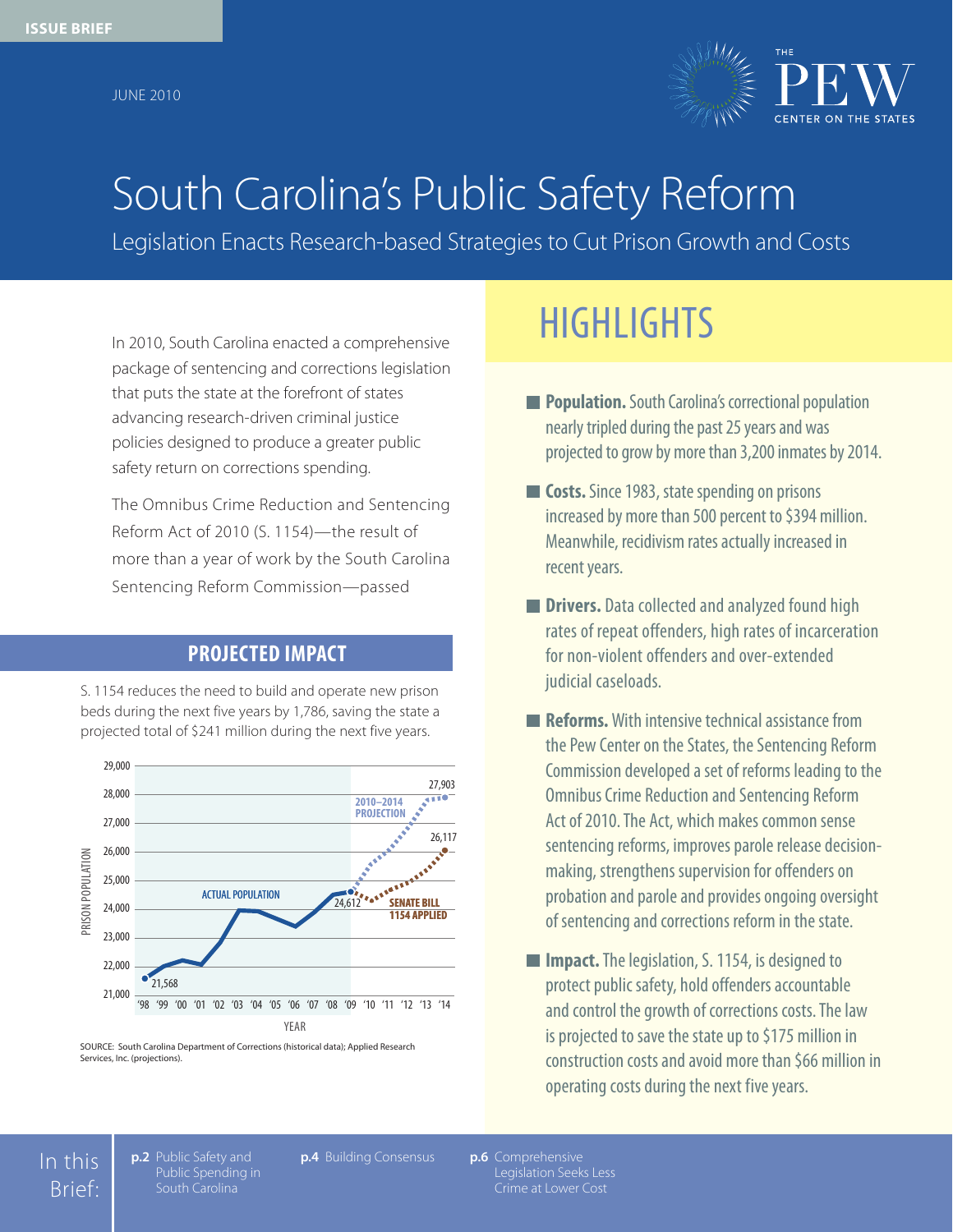unanimously in the state Senate and passed the state House 97-4 before being signed into law by the governor.

The Commission's mandate was to make South Carolina safer, reduce recidivism and the revolving door of prison, use tax dollars more effectively and ensure that prison space is available for violent offenders who need to be there.

"By using corrections dollars more efficiently—making them work harder—we ensure violent criminals remain locked up, reduce the likelihood that low-level offenders will commit new crimes and free up resources for law enforcement efforts that prevent crime in the first place."

—State Senator Gerald Malloy (D), chair, South Carolina Sentencing Reform Commission, February 28, 2010

> The bipartisan, inter-branch Commission produced a set of reforms that increase penalties for certain violent crimes and ensure fairness and certainty in sentencing. The reforms also require supervision for offenders leaving prison; focus corrections resources on high-risk offenders; provide greater accountability for non-violent, lower-level offenders; require greater accountability from state agencies; and provide ongoing data-driven oversight of sentencing and corrections reform in the state.

> The 2010 legislation, which enacts these reforms, is projected to slow the growth of the state's prison

population substantially during the next five years. Forecast models estimate the reforms will reduce the need to build and operate new prison space by 1,786 inmates,<sup>1</sup> saving the state up to \$175 million in construction costs and avoiding more than \$66 million in operating costs during the next five years.<sup>2</sup> Because the effects of some of the provisions will not be felt for several years, the bill will have an even larger impact on reducing the number of prison beds needed and will achieve even more cost savings after 2014.

The legislation also strengthens community corrections options to reduce recidivism and increase public safety. By improving the use of evidence-based programs, requiring the use of a risk and needs assessment tool and improving supervision for all offenders, this legislation will aid the state in reducing the number of parolees and probationers committing technical violations and new crime, thereby slowing the revolving door of prisons.

South Carolina is a leading example of what can happen when policy makers take a data-driven approach to difficult policy issues and then work together in a bipartisan fashion across the three branches of government to find solutions.

## **Public Safety and Public Spending in South Carolina**

South Carolina's correctional population nearly tripled during the past 25 years, reaching 24,612 in 2009.<sup>3</sup> The correctional population growth has resulted in significant financial cost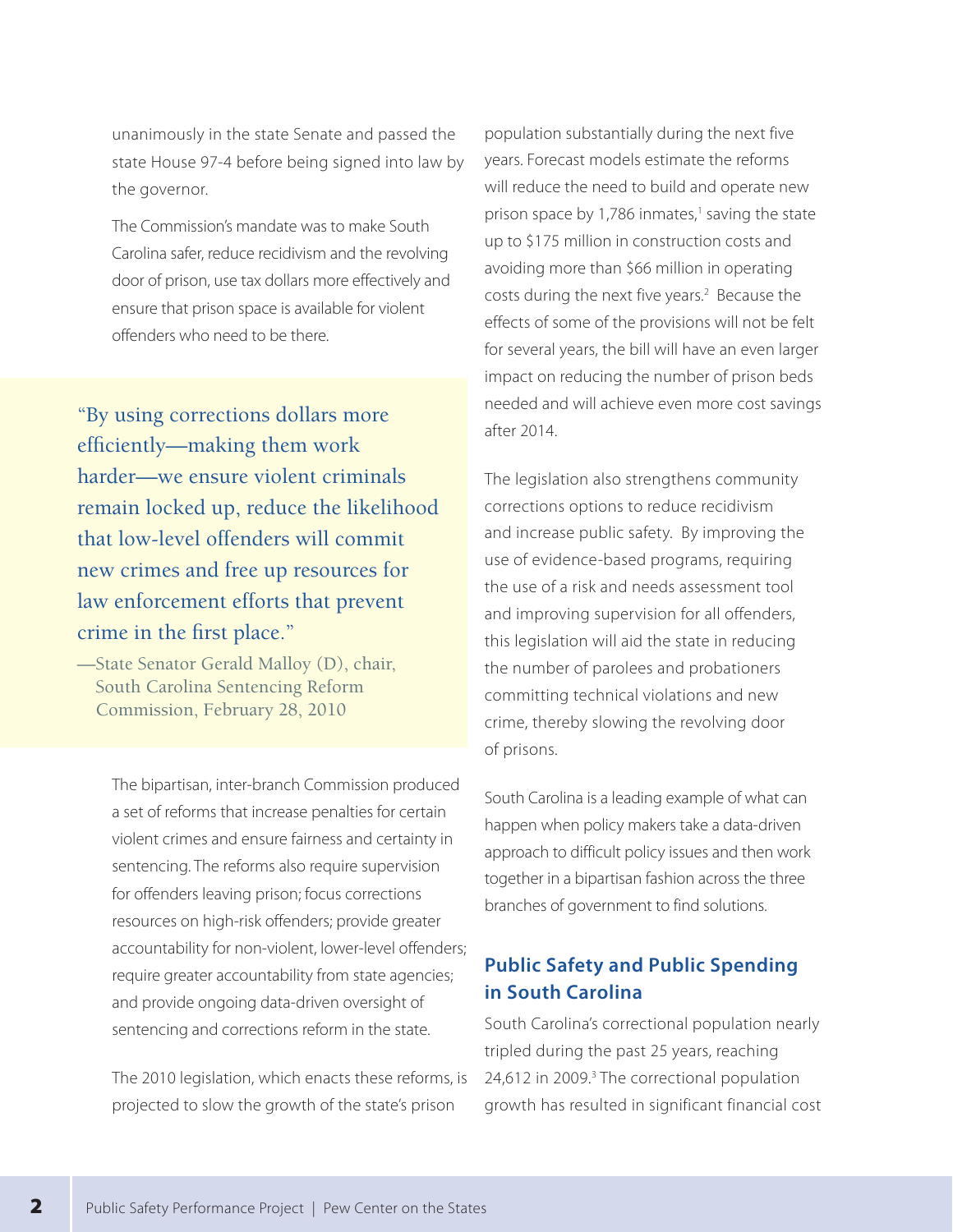to state taxpayers. Since 1983, state spending on prisons increased by more than 500 percent to \$394 million.<sup>4</sup>

Despite these increases, South Carolina's crime rate remained high. According to the FBI's Uniform Crime Report, South Carolina was the state with the highest violent crime rate in the country in 2008, a distinction held for seven years (2002-2008).<sup>5</sup> In addition, the recidivism rate actually increased. Of the inmates released in fiscal year (FY) 1999, 27.6 percent were returned to prison within three years; of those released in FY 2003, 32.7 percent were returned to prison within three years.<sup>6</sup>

If the state did not take action, the prison population in South Carolina was projected to grow by more than 3,200 inmates by 2014.<sup>7</sup> Such an increase could have added \$141 million to the Department of Corrections' operating costs during the next five years, plus another \$317 million for the construction of new prison space.<sup>8</sup>

The data collected and analyzed by Pew during the past year demonstrated the problems confronting South Carolina: high rates of repeat offenders, high rates of incarceration for non-violent offenders, growing correctional populations and over-extended judicial caseloads. The analysis found several key factors driving the state's prison growth:

**1** Sentencing policies in recent years led to a significant number of offenders entering South Carolina prisons who were committed for low-level offenses for short periods of time. Admissions to

prison had increased 26 percent since 2000,<sup>9</sup> and a significant portion of the increase was for less serious offenses with short sentences. In fact, 44 percent of new prison admissions in 2009 had a sentence of fewer than 18 months.<sup>10</sup>

"About half of South Carolina's prison population is being held for nonviolent offenses… Such low-level violations, as well as certain nonviolent drug-related crimes, can be punished in other ways that aren't as expensive as prison. We build prisons for people we're afraid of. Yet South Carolina has filled them with people we're just mad at."

—Newt Gingrich, former speaker of the U.S. House of Representatives, and Pat Nolan, vice president of Prison Fellowship, May 3, 2010

**2** The number of offenders in prison for nonviolent offenses, mostly drug and property crimes, increased significantly, largely as a result of sentencing practices. Of South Carolina's prison population, 49 percent (approximately 12,000 inmates) were being held for non-violent offenses.<sup>11</sup> The percentage of offenders incarcerated for drug-related offenses had more than tripled. In 1980, state prisons held 473 inmates convicted of drug-related offenses, six percent of the total prison population. In 2009, that number had increased to 4,682 inmates or 20 percent of the prison population.12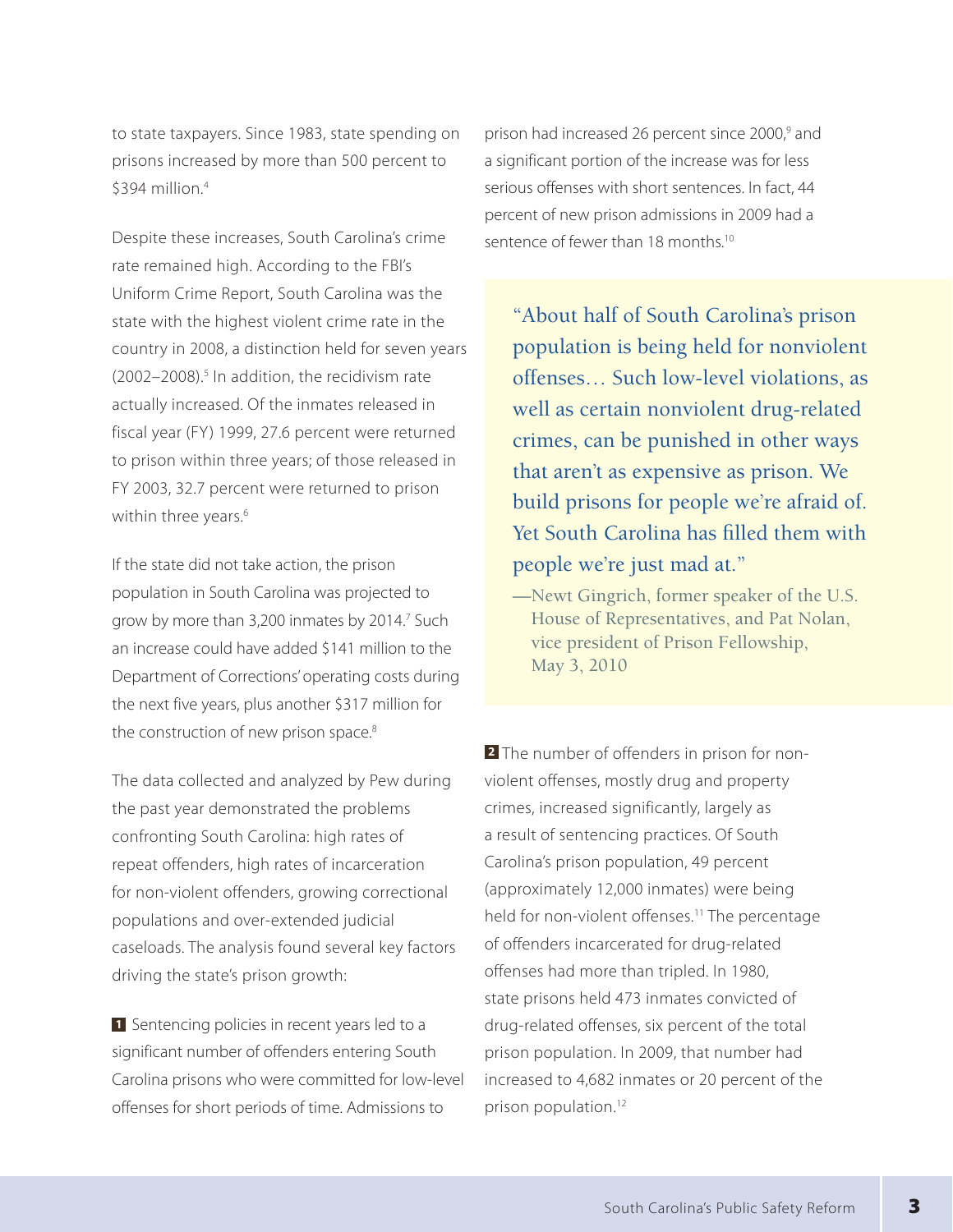**3** Increasing numbers of South Carolina offenders on parole and probation were being sent back to prison for breaking the rules of their release, not for committing new crimes. In FY 2009, the Department of Probation, Parole and Pardon Services revoked 3,205 offenders and sent them back to prison, accounting for 24 percent of all prison admissions. Of those offenders 66 percent (more than 2,100) were sent back to prison for non-criminal (technical) violations, such as failure to show up at the probation office, or for alcohol and drug use.<sup>13</sup>

**4** The South Carolina Board of Paroles and Pardons (the parole board) substantially cut the rate at which it releases inmates who are eligible for parole. In 2008, the Parole Board rejected 5,358 parole applications and approved 564, or 10 percent of all hearings. In 2000, the Parole Board approved 27 percent of all applications, releasing 1,714 offenders; but in 1980, the Parole Board

## **PAROLE GRANT RATES**

South Carolina's parole board has substantially cut the rate at which it releases inmates who are eligible for parole, from 63 percent in 1980 to 10 percent in 2008.



approved 63 percent of all applications.<sup>14</sup> In addition, a greater number of inmates, including higher-risk offenders, were being released at the end of their sentences and walking out the prison door with no supervision or accountability and no connection to the services or support that would reduce the chances they would return to crime or drug use.

#### **Building Consensus**

In 2008, the South Carolina legislature established the Sentencing Reform Commission, which included three state senators, three state representatives, three members of the Judiciary and the director of the Department of Corrections. The legislature tasked the commission with reviewing and recommending:

- 1. Appropriate changes to existing felony sentences;
- 2. Maintaining, amending or abolishing the current parole system; and
- 3. Alternatives to incarceration for low-level offenders.

In February 2009, the Commission requested technical assistance from the Public Safety Performance Project of the Pew Center on the States. Pew, along with its partners, the Crime and Justice Institute and Applied Research Services, Inc., assisted the Commission in analyzing South Carolina's sentencing and corrections trends and in generating policy options to protect public safety, hold offenders accountable and control the growth of corrections costs.

Working with Pew and its partners, the SOURCE: Data from the Statistical Analysis Center, South Carolina Department of Public Safety. Commission analyzed the state's sentencing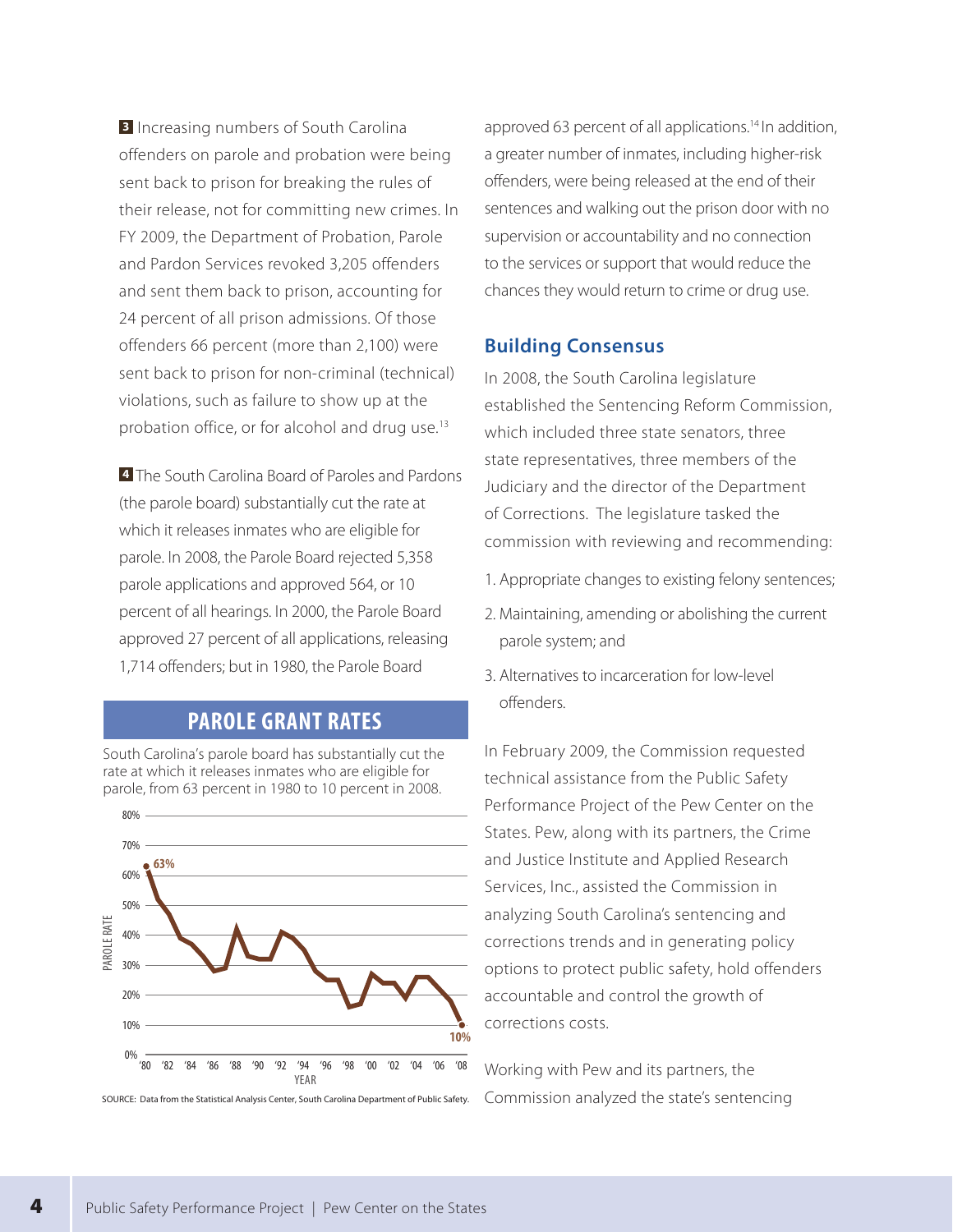and corrections trends to ensure that the recommendations and subsequent legislation would be based on data and research. Pew obtained data from the Department of Corrections; the Department of Probation, Parole and Pardon Services (PPP); the South Carolina Court Administration; the South Carolina Law Enforcement Division (SLED); and the Statistical Analysis Center (SAC), and merged the data into a common database for analysis. Pew and its partners analyzed the key drivers of prison growth and costs, the increase in the number of offenders on probation and parole, and the population and fiscal impact of various policy options.

For nearly a year, the Commission held more than 14 hearings and numerous workgroup meetings to analyze the data and research and to reach consensus on recommendations. Throughout the process, the Commission received input from stakeholders including prosecutors, crime victims, law enforcement, the defense bar and other key members of the criminal justice community.

"This approach is soft on the taxpayer and smart on crime. It is soft on the taxpayer because it will reduce the need to build more prisons. It is smart on crime because community-based alternatives such as restitution and drug courts entail more accountability and have been proven to reduce recidivism."

—State Senator George E. "Chip" Campsen III (R), member of the South Carolina Sentencing Reform Commission, April 21, 2010

In February 2010, the Commission submitted its final report to the legislature with 24 specific recommendations. To implement these recommendations, the Commission drafted and introduced legislation—the Omnibus Crime Reduction and Sentencing Reform Act of 2010 (S. 1154). A total of 26 senators co-sponsored the legislation.

## **South Carolina Sentencing Reform Commission Members**

#### Senate Appointees

Senator Gerald Malloy, *chair*  Senator John M. "Jake" Knotts Jr. Senator George E. "Chip" Campsen III

#### House of Representatives Appointees

Representative G. Murrell Smith Jr., *vice-chair*  Representative Douglas Jennings Jr. Representative R. Keith Kelly

#### Judiciary Appointees

Justice Donald W. Beatty Judge Aphrodite K. Konduros Judge William P. Keesley

#### Governor's Appointee

Jon Ozmint, *director, South Carolina Department of Corrections*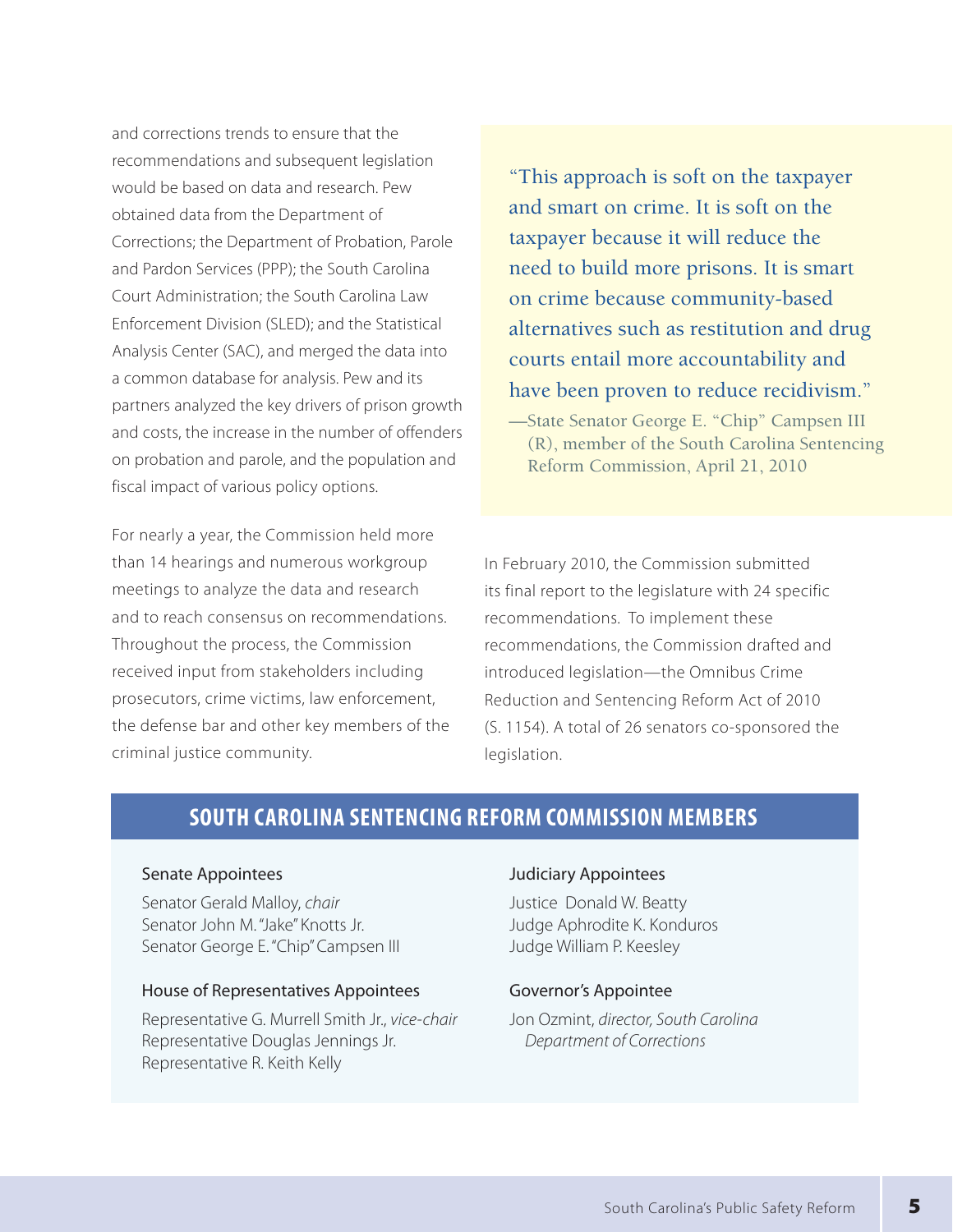The Omnibus Crime Reduction and Sentencing Reform Act of 2010 (S. 1154) makes common sense sentencing reforms, improves parole release decision-making, strengthens supervision for offenders on probation and parole, and provides ongoing oversight of sentencing and corrections reform in the state. Overall, it will ensure that there is more prison space for the state's violent and career criminals while helping stop the revolving door for lower-risk, non-violent offenders.

## **LESS CRIME, LOWER COST**

- Adopting common sense sentencing reforms
- **Improving release policies**
- 3 Strengthening parole and probation
- Establishing ongoing oversight

### 1. **Adopting Common Sense Sentencing Reforms**

The legislation increases penalties for certain violent crimes, ensures fairness and certainty in sentencing and provides justice for victims. Specifically, the Act:

Adds 24 crimes to the "violent crime" list that were not classified as "violent" offenses, even though many resulted in a victim's death.

Restructures or revises specific violent and property offenses, including:

- Creating an "attempted murder" offense, with a penalty of up to 30 years, which previously was not included in South Carolina's criminal code.
- **Providing that a person convicted of a "most"** serious offense" shall be sentenced to life without parole if the person had two or more prior convictions of a "serious offense."

Reducing the maximum penalty for burglary in the 2<sup>nd</sup> degree, non-violent (i.e., burglary of commercial buildings during the daytime) from 15 years to 10 years, and making these offenders eligible for parole.

Increasing the property value threshold from \$1,000 to \$2,000 for all felony property crimes, making all property crimes below \$2,000 misdemeanors.

Increasing penalties when a habitual motor vehicle offender driving with a suspended license causes an accident that results in great bodily injury or death.

**Establishing a consolidated assault and** battery statute, with graduated penalties for more serious conduct or harm; also eliminating provisions related to assault and battery against special classes of individuals (e.g., sports officials, EMS providers), which are now covered by the consolidated statute.

Restructures controlled substance offenses, including:

**Providing that persons convicted for a first** or second drug offense, other than trafficking offenses, are eligible for probation or a suspended sentence, parole, work release, good conduct and other credits; and that persons convicted of a third or subsequent drug offense, other than trafficking offenses, be eligible for probation, suspension, parole and credits in limited circumstances. Drug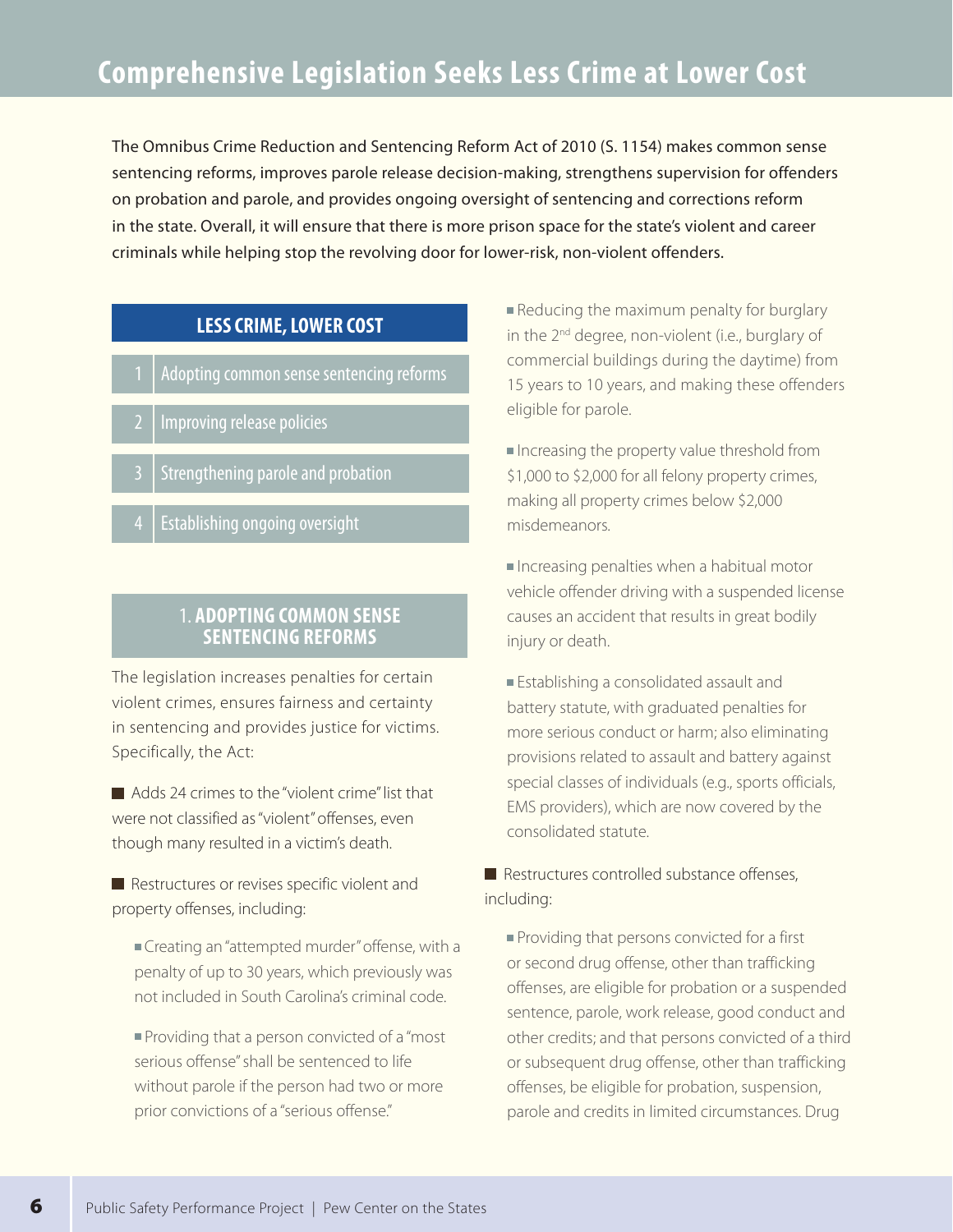trafficking remains a violent offense with no probation or parole allowed.

Equalizing penalties for drug offenses to erase the disparity for crack and powder cocaine possession.

"[T]he substance of the law, the way lawmakers worked together to pass it and the change it signals to our counterproductive approach to criminal justice make it one of the most significant accomplishments in a decade."

—The State, *Sentencing reform law will make S.C. safer*, June 6, 2010

> Clarifying the proximity to schools statute (requiring enhanced penalties for controlled substance offenses within the proximity of a school, park or playground) to require intent to commit a controlled substance offense and intent to commit it within the proximity of a school, park or playground.

Redefining what is considered a second or subsequent drug offense for specific drug crimes (e.g., marijuana possession is no longer counted as a second or subsequent offense if a first offense of marijuana possession occurred more than five years before the conviction; for other offenses for drug possession, the first offense must have been within 10 years to count as a prior offense).

Requiring drug offenders to pay a controlled substance offense assessment (with a waiver for indigent defendants), and allocating the proceeds to drug treatment court programs.

 $\blacksquare$  Makes other significant sentencing reforms, including:

- $\blacksquare$  Increasing the amount of victim restitution that can be ordered by magistrates or municipal courts from \$5,000 to \$7,500; if the civil jurisdiction amount in summary courts increases, the victim restitution limit will also increase.
- **Prohibiting persons convicted of a violent** crime from possessing a firearm or ammunition, consistent with federal law.
- Revising work release provisions so that inmates convicted of certain offenses with long prison terms now may be eligible for work release in the last three years of their sentence.
- Allowing for a reduction in an offender's sentence based on cooperation with law enforcement, the Department of Corrections or prosecutors.
- Requiring an accurate fiscal impact statement prior to any committee action for any legislation that would establish a new criminal offense or that would amend the sentencing provisions of an existing criminal offense.

## 2. **Improving Release Policies**

The Act provides cost-effective prison release methods to improve successful reintegration into society by inmates and ensure public safety. Specifically, the Act:

 $\blacksquare$  Increases the education and experience requirements for the director of the Department of Probation, Parole and Pardon Services and the at-large parole board member and requires annual training for all board members.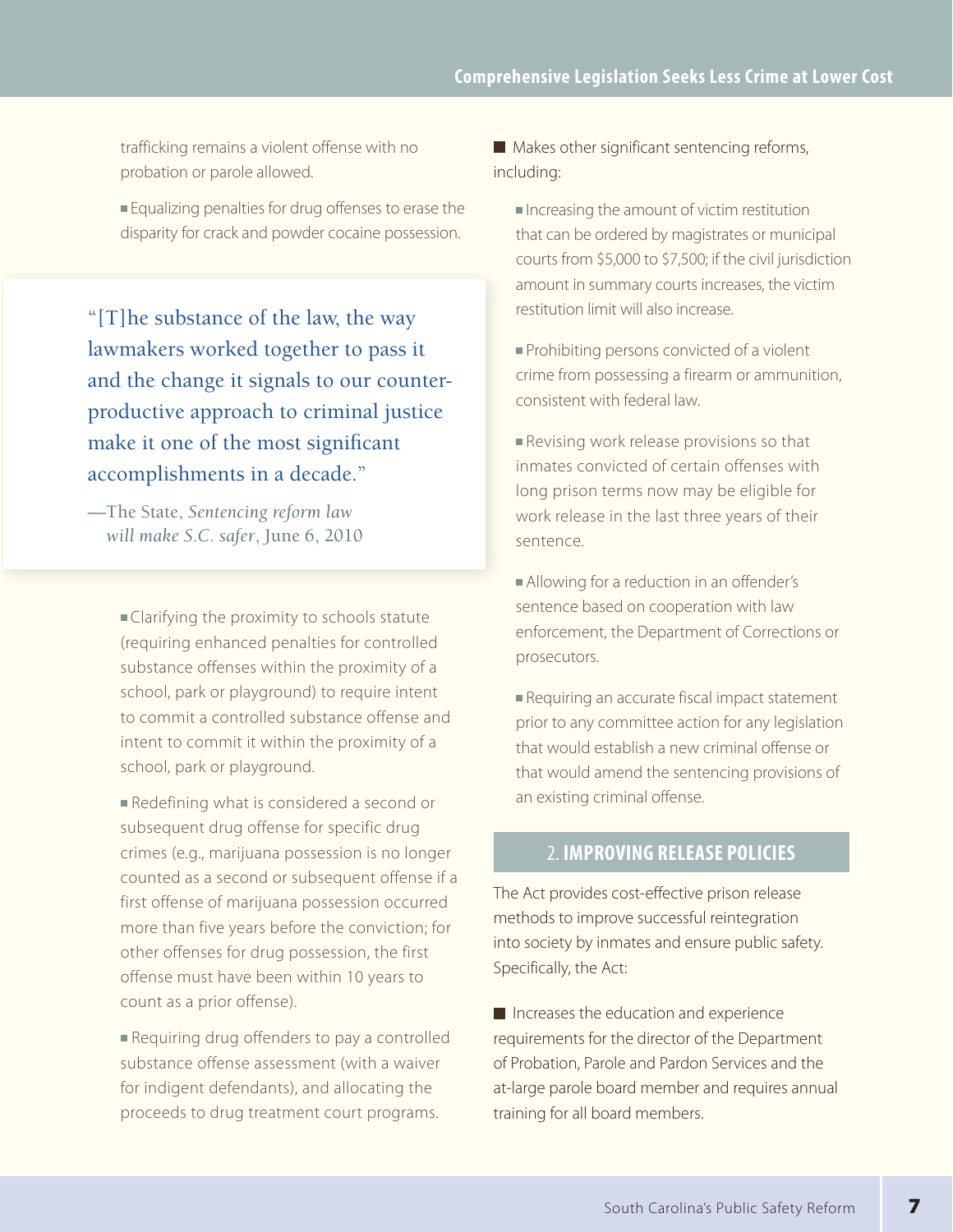Requires the parole board to adopt a validated actuarial risk and needs assessment tool for use in making parole decisions and setting parole conditions.

Allows parole for an inmate who is terminally ill, geriatric or permanently incapacitated upon the petition of the Department of Corrections.

Directs the Department of Corrections and the Department of Probation, Parole and Pardon Services to work with the Department of Motor Vehicles to provide inmates released from prison with a valid photo identification card.

## 3. **Strengthening Parole and Probation**

The legislation focuses probation and parole supervision resources on high-risk offenders. It also improves the transition of lower-risk offenders those considered least likely to re-offend—into the community. Specifically, the Act:

 $\blacksquare$  Requires that non-violent inmates who have been incarcerated for at least two years be released to mandatory supervision 180 days before their release date.

Requires probation agents to conduct actuarial assessments of offenders' risks and needs, and make decisions about the type of supervision and services that are consistent with evidence-based practices.

 $\blacksquare$  Establishes incentives for good behavior (i.e., compliance credits) for offenders with a term of supervision of more than one year; an offender on supervision may earn up to 20 days off of their period of supervision for each 30-day period in which the offender has complied with the conditions of supervision and has no new arrests.

 $\blacksquare$  Allows for administrative monitoring (i.e., a lower, less costly level of supervision) for offenders who have fulfilled all of their conditions of supervision except their payment of financial obligations (e.g., restitution, fines and fees).

**Extends supervision, under administrative** monitoring, beyond the current five-year maximum probation term for offenders who have not paid all of their restitution, fines and fees, for the sole purpose of repayment.

■ Authorizes the Department of Probation, Parole and Pardon Services to impose administrative sanctions in response to violations of the terms and conditions of supervision.

## 4.**Establishing Ongoing Oversight**

The Act provides ongoing oversight of sentencing and corrections reform in the state. Specifically, the Act:

Establishes the Sentencing Reform Oversight Committee to review the implementation of the recommendations made by the Sentencing Reform Commission, oversee the various reports and plans required by S. 1154 and conduct additional studies and evaluations of sentencing reform issues.

 $\blacksquare$  Provides for a system of performance incentive funding that allows for the shifting of resources from prisons to probation and parole. Specifically, the Oversight Committee is required to report on the expenditures avoided by reductions in the revocation rate and reductions in new felony offense convictions by those under supervision, and the Oversight Committee is to recommend to the legislature whether to shift up to 35 percent of any cost savings achieved to the Department of Probation, Parole and Pardon Services.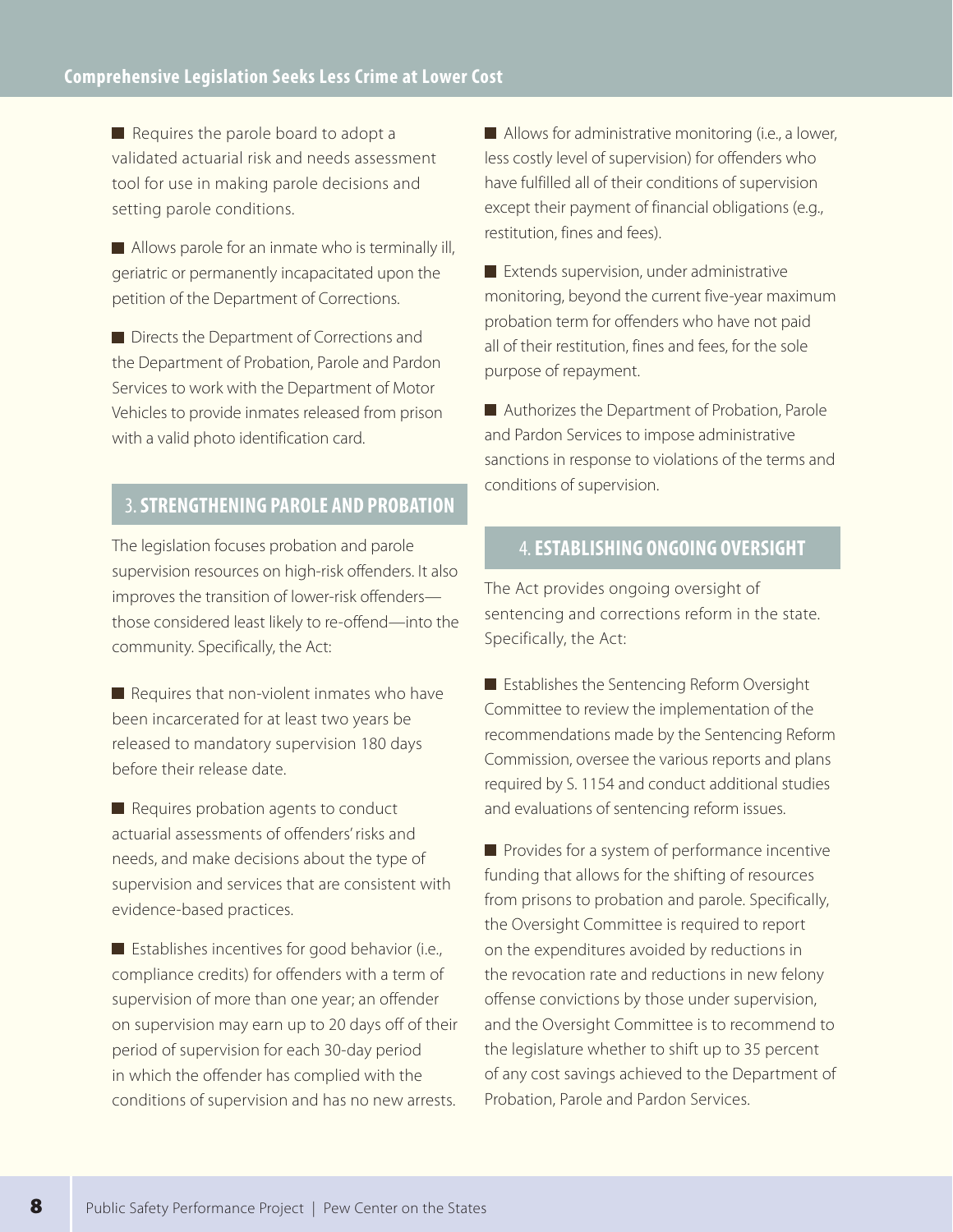*Launched in 2006, the Public Safety Performance Project seeks to help states advance fiscally sound, data-driven policies and practices in sentencing and corrections that protect public safety, hold offenders accountable and control corrections costs.*

*For more information, please visit www.pewcenteronthestates.org*

#### **Endnotes**

- <sup>1</sup> The inmate projection was produced by Applied Research Services, Inc.
- <sup>2</sup> The operational and new construction costs were provided by recent budget calculations from the South Carolina Department of Corrections.
- <sup>3</sup> Data from the South Carolina Department of Corrections provided to Applied Research Services, Inc., and the South Carolina Sentencing Reform Commission, 2009.
- <sup>4</sup> Pew Center on the States, *One in 31: The Long Reach of American Corrections* (Washington, DC: The Pew Charitable Trusts, March 2009) at http://www.pewcenteronthestates. org/uploadedFiles/PSPP\_1in31\_report\_FINAL\_WEB\_3- 26-09.pdf. See also South Carolina State Fact Sheet at http://www.pewcenteronthestates.org/uploadedFiles/ wwwpewcenteronthestatesorg/Fact\_Sheets/PSPP\_1in31\_ factsheet\_SC.pdf.
- <sup>5</sup> Federal Bureau of Investigation, *Crime in the United States, 2008* (Washington, DC: U.S. Department of Justice, September 2009) at http://www.fbi.gov/ucr/cius2008/data/ table\_05.html. South Carolina led all 50 states with a violent crime rate of 729.7 per 100,000 inhabitants. The District of Columbia had the highest violent crime rate in the country at 1,437.7 per 100,000 inhabitants. South Carolina state officials note that South Carolina reports crimes using the National Incident-Based Reporting System (NIBRS), which has not been implemented in many states or localities. They note that this may impact the state's ranking on violent crime rates when compared with states that report crimes using the Uniform Crime Reporting (UCR) Program.
- <sup>6</sup> Data from the South Carolina Department of Corrections provided to Applied Research Services, Inc., and the South Carolina Sentencing Reform Commission, 2009.
- <sup>7</sup> Population projections calculated by Applied Research Services, Inc.
- <sup>8</sup> Cost projections calculated by Applied Research Services, Inc.
- <sup>9</sup> All data are from the South Carolina Department of Corrections, and analysis was completed by Applied Research Services, Inc.
- <sup>10</sup> All data are from the South Carolina Department of Corrections, and analysis was completed by Applied Research Services, Inc.
- <sup>11</sup> All data are from the South Carolina Department of Corrections, and analysis was completed by Applied Research Services, Inc.
- <sup>12</sup> Data from the South Carolina Department of Corrections provided to Applied Research Services, Inc., and the South Carolina Sentencing Reform Commission, 2009.
- <sup>13</sup> Data from the South Carolina Department of Probation, Parole and Pardon Services provided to Applied Research Services, Inc., and the South Carolina Sentencing Reform Commission, 2009.
- <sup>14</sup> 2008 data provided by the Department of Probation, Parole and Pardon Services. Historical data provided by the Statistical Analysis Center, South Carolina Department of Public Safety, to Applied Research Services, Inc., and the South Carolina Sentencing Reform Commission, 2009.